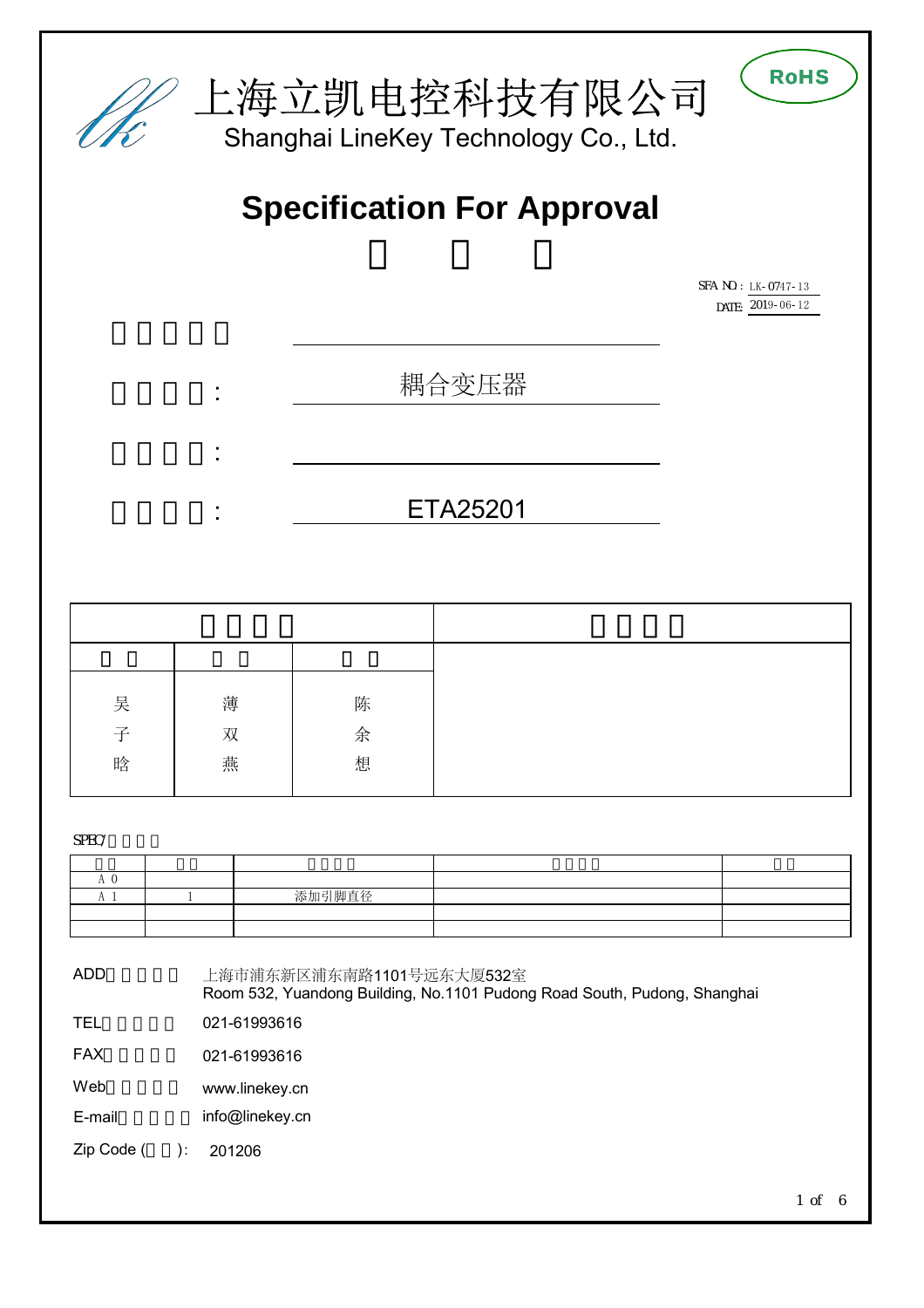

| -                               |               | ∽             | -   |     |              |                  |  |  |
|---------------------------------|---------------|---------------|-----|-----|--------------|------------------|--|--|
| $11.45 \pm 0.2$ 10.15 $\pm$ 0.2 | $6.6{\pm}0.2$ | $3.4 \pm 0.2$ | 2.5 | 7.5 | $10.0 + 0.5$ | $0.5 \times 0.5$ |  |  |

| 'PREPARED | BY:      | BY:         |
|-----------|----------|-------------|
| BY:       | 'CHECKED | RATI FYI ED |
| 吴子晗       | 薄双燕      | 陈余想         |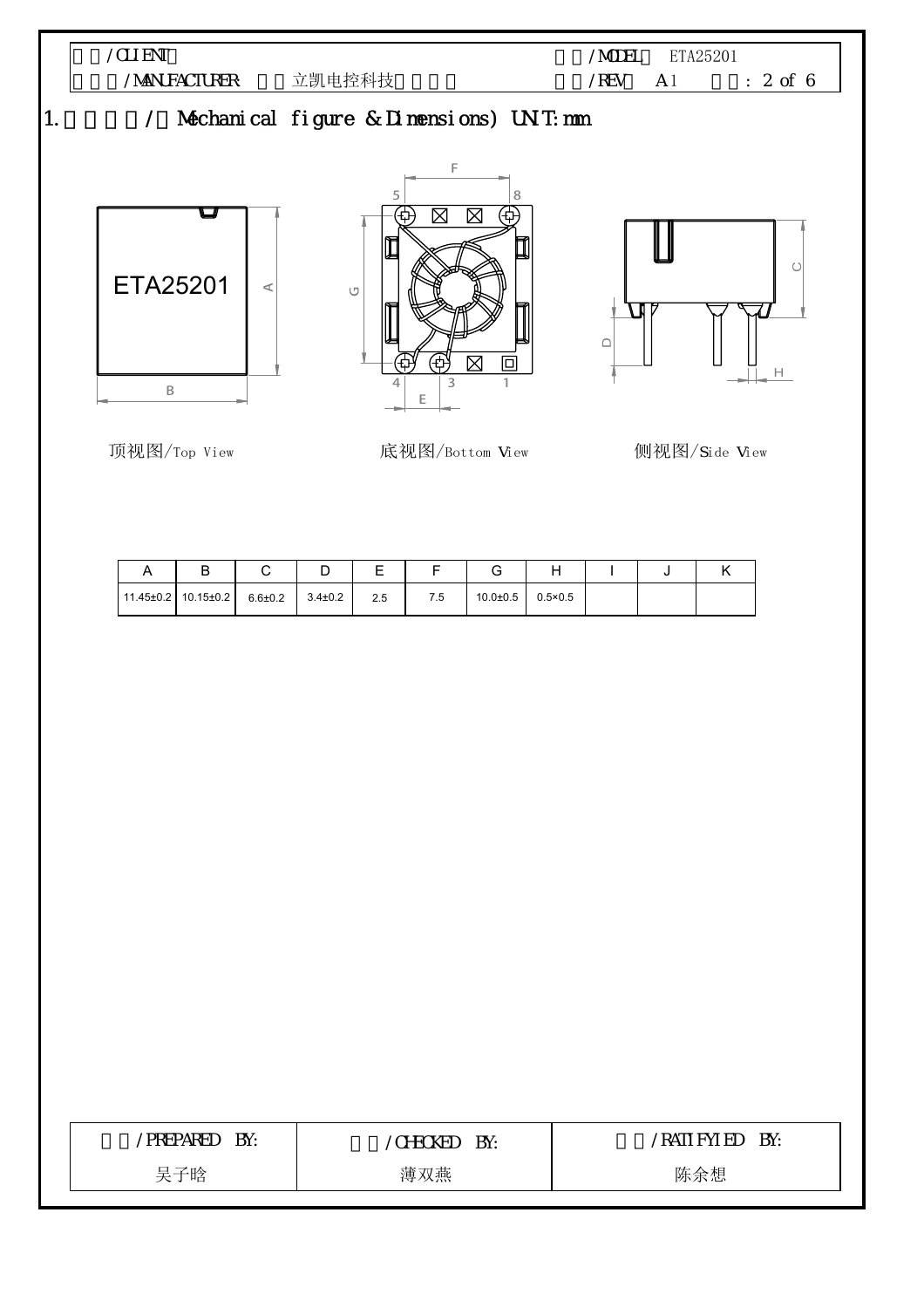

## 3. / TECHNICAL REQUIREMENT)

|                |      | /pi n |                        |            | (turns) | (mm)        |        |
|----------------|------|-------|------------------------|------------|---------|-------------|--------|
| NO.            | /I n | /Qut  | Wre                    | Turns      | Tape    | Margin Tape | Remark |
| N <sub>1</sub> | 3    | 4     | TIWB - $\Phi$ 0.20(mm) | $10$ (ref) |         |             |        |
| N <sub>2</sub> | 5    | 8     | TIWB - $\Phi$ 0.20(mm) | $10$ (ref) |         |             |        |
|                |      |       |                        |            |         |             |        |
|                |      |       |                        |            |         |             |        |
|                |      |       |                        |            |         |             |        |
|                |      |       |                        |            |         |             |        |
|                |      |       |                        |            |         |             |        |
|                |      |       |                        |            |         |             |        |

1.  $\blacksquare$ 

| BY:             | BY:      | BY:         |
|-----------------|----------|-------------|
| <b>PREPARED</b> | /CHECKED | rati fyl ed |
| 吴子晗             | 薄双燕      | 陈余想         |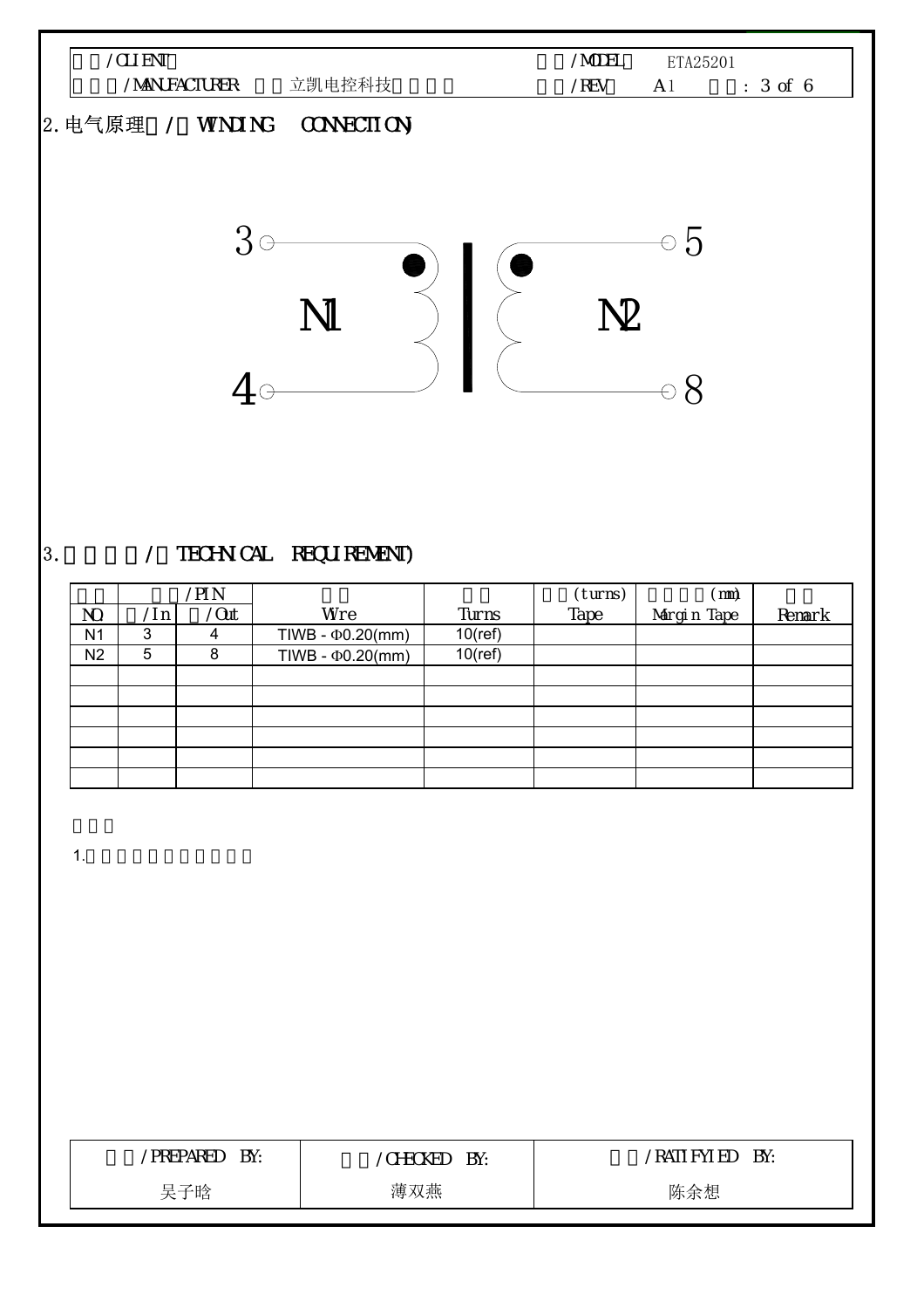

/MANUFACTURER: 立凯电控科技

/MODEL ETA25201 版本/REV: A 1 页数: 4 of 6

## 4. / ELECTRICAL SPECIFICATION

|     |                             |                        |                    | $(AT 25^{\circ}C)$     |                  |  |
|-----|-----------------------------|------------------------|--------------------|------------------------|------------------|--|
| NO. | <b>ITEMS</b>                | <b>MEASURING POINT</b> | SPECIFICATION      | <b>TEST CONDITION</b>  | <b>APPARATUS</b> |  |
|     |                             | $5-8$                  |                    |                        |                  |  |
| 1   | I nduct ance                | $3 - 4$                | 200uH Min.         | 100KHz/0.1V            | HP4285A+16334A   |  |
| 2   | 漏感<br>Leakage<br>Inductance | 5-8(3 - 4 短接)          | $1.0$ uH Max.      | 100KHz/0.1V            |                  |  |
| 3   | DC Resistacne               | $5 - 8$<br>$3 - 4$     | 130m $\Omega$ Max. |                        | <b>TH2516A</b>   |  |
| 4   | Turns Ratio                 | $(5-8):(3-4)$          | 1:1                | 100KHz/0.1V            | GKT3259          |  |
| 5   | 耐压<br>Insulation<br>Voltage | $(5-8)$ to $(3-4)$     | 5.0KV/60S/1mA      |                        | <b>CS9912B</b>   |  |
| 6   | 浪涌电压<br>Surge Voltage       | Pri.-Sec.              | 6.6KV              | $1.2/50uS \pm 5$ Times | EFT/BURST        |  |
| 7   | 浪涌电流<br>Surge Current       | Pri.-Sec.              | 3.3 <sub>K</sub> A | 8/20uS ±5Times         | <b>GENERATOR</b> |  |

## 5.插入损耗曲线/(INSERTION LOSS VS FREQ.)



| /PREPARED BY: | CHECKED<br>BY: | /Rati fyi ed By: |
|---------------|----------------|------------------|
| 吴子晗           | 薄双燕            | 陈余想              |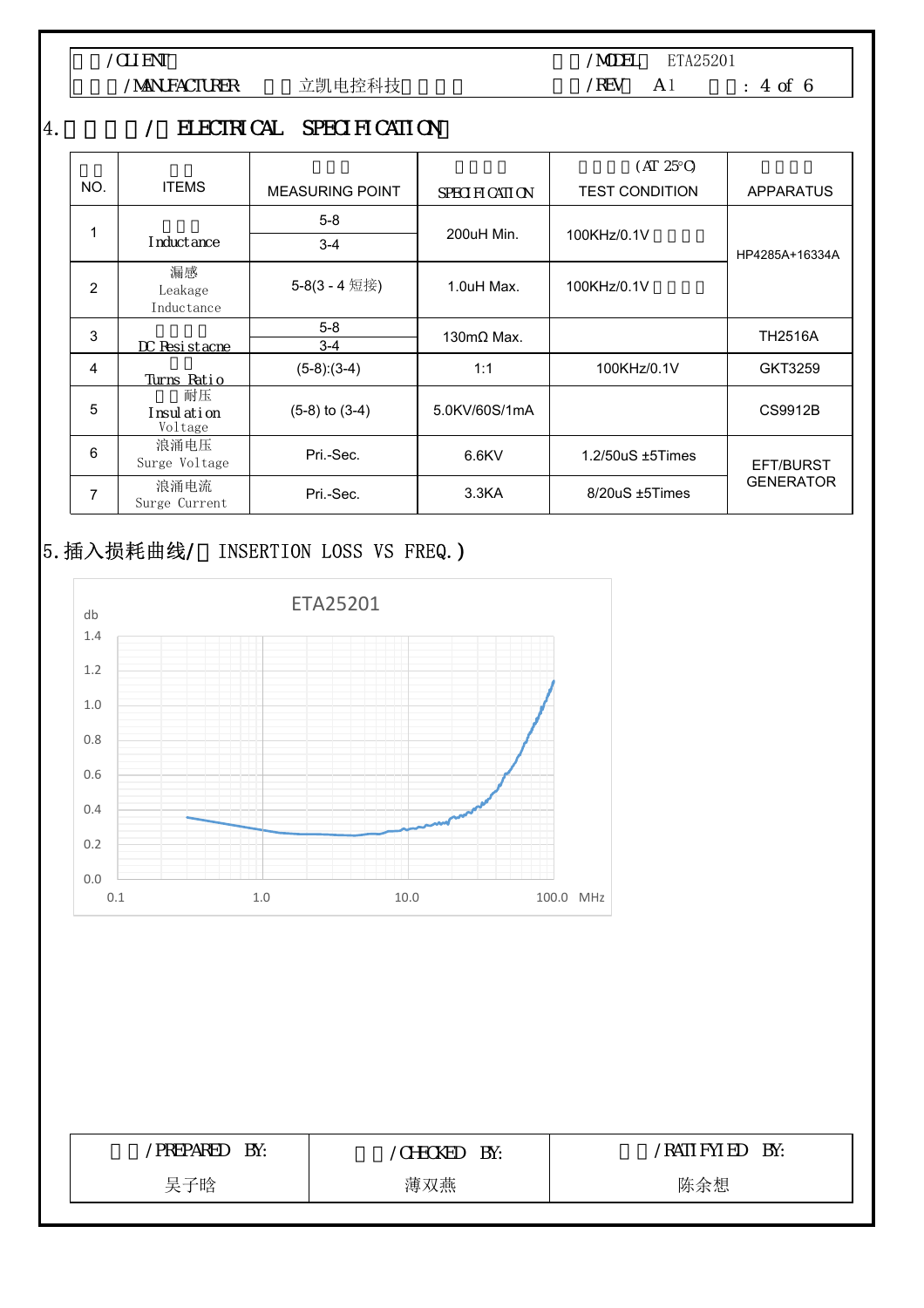客户/CLIENT:

/MANUFACTURER: 立凯电控科技

/MODEL ETA25201

 $/REV$  A 1  $\therefore$  5 of 6

 $\overline{1}$ 

|                                                                                      |                                      |                          |  |              |                |                |          |          |          | 耦合变压器            |                  |          |                 |
|--------------------------------------------------------------------------------------|--------------------------------------|--------------------------|--|--------------|----------------|----------------|----------|----------|----------|------------------|------------------|----------|-----------------|
|                                                                                      |                                      |                          |  |              |                |                |          |          |          | ETA25201         |                  |          |                 |
| 25                                                                                   |                                      |                          |  |              |                |                | 75%      |          |          |                  |                  |          |                 |
|                                                                                      |                                      |                          |  |              |                |                |          |          |          |                  |                  |          |                 |
|                                                                                      |                                      | $\&$                     |  | $\mathbf{1}$ | $\overline{2}$ | $\mathfrak{Z}$ | 4        | 5        | 6        | $\boldsymbol{7}$ | 8                | 9        | 10 <sup>°</sup> |
|                                                                                      | $(5-8) = (3-4)$<br>(200uH Min.)      | 100KHz/0.1V<br>串联测试      |  | 497.5        | 473.7          | 484.2          | 473.1    | 489.5    | 468.6    | 477.22           | 477.8            | 488.7    | 489.1           |
| 漏感                                                                                   | 5-8 (3-4短接)<br>(1.0uH Max.)          | 10KHz/0.1V<br>串联测试       |  | 0.15         | 0.15           | 0.13           | 0.14     | 0.11     | 0.12     | 0.11             | 0.13             | 0.12     | 0.13            |
|                                                                                      | $(5-8):(3-4) = 1:1$                  |                          |  | $\alpha$     | $\alpha$       | $\alpha$       | $\alpha$ | αк       | $\alpha$ | $\alpha$         | $\alpha$         | $\alpha$ | $\alpha$        |
| 流                                                                                    | $5 - 8(130 \text{m}\,\Omega\,$ Max.) |                          |  | 100.8        | 97.6           | 99.2           | 96.4     | 98.6     | 99.7     | 98.6             | 97.1             | 97.6     | 97.2            |
| 电阻                                                                                   | $3-4(130 \text{m}\,\Omega$ Max.)     |                          |  | 98.9         | 98.6           | 97.3           | 97.9     | 97.5     | 99.7     | 98.0             | 99.2             | 96.2     | 97.3            |
| 绝缘<br>耐压                                                                             | $(5-8)$ to $(3-4)$                   | 5.0KV/60S/<br>1mA        |  | αк           | $\alpha$       | $\alpha$       | $\alpha$ | $\alpha$ | α        | $\alpha$         | α                | $\alpha$ | $\alpha$        |
| 浪涌<br>电压                                                                             | Pri.-Sec.<br>(6.6KV)                 | 1.2/50uS<br>$\pm$ 5Times |  | $\alpha$     | $\alpha$       | $\alpha$       | $\alpha$ | $\alpha$ | $\alpha$ | $\alpha$         | $\alpha$         | $\alpha$ | $\alpha$        |
| 浪涌<br>电流                                                                             | Pri.-Sec.<br>(3.3KA)                 | 8/20uS<br>$\pm$ 5Times   |  | $\alpha$     | $\alpha$       | $\alpha$       | $\alpha$ | $\alpha$ | α        | $\alpha$         | αк               | $\alpha$ | $\alpha$        |
| 1. HP4285A+16334A<br>2 TH2516A<br>3. GKT3259<br>4. CS9912B<br>5. EFT/BURST GENERATOR |                                      |                          |  |              |                |                |          |          |          |                  |                  |          |                 |
|                                                                                      | /PREPARED                            | BY:                      |  |              |                | /CHECKED       | BY:      |          |          |                  | /RATI FYI ED BY: |          |                 |
|                                                                                      | 吴子晗                                  |                          |  |              |                | 薄双燕            |          |          |          |                  | 陈余想              |          |                 |